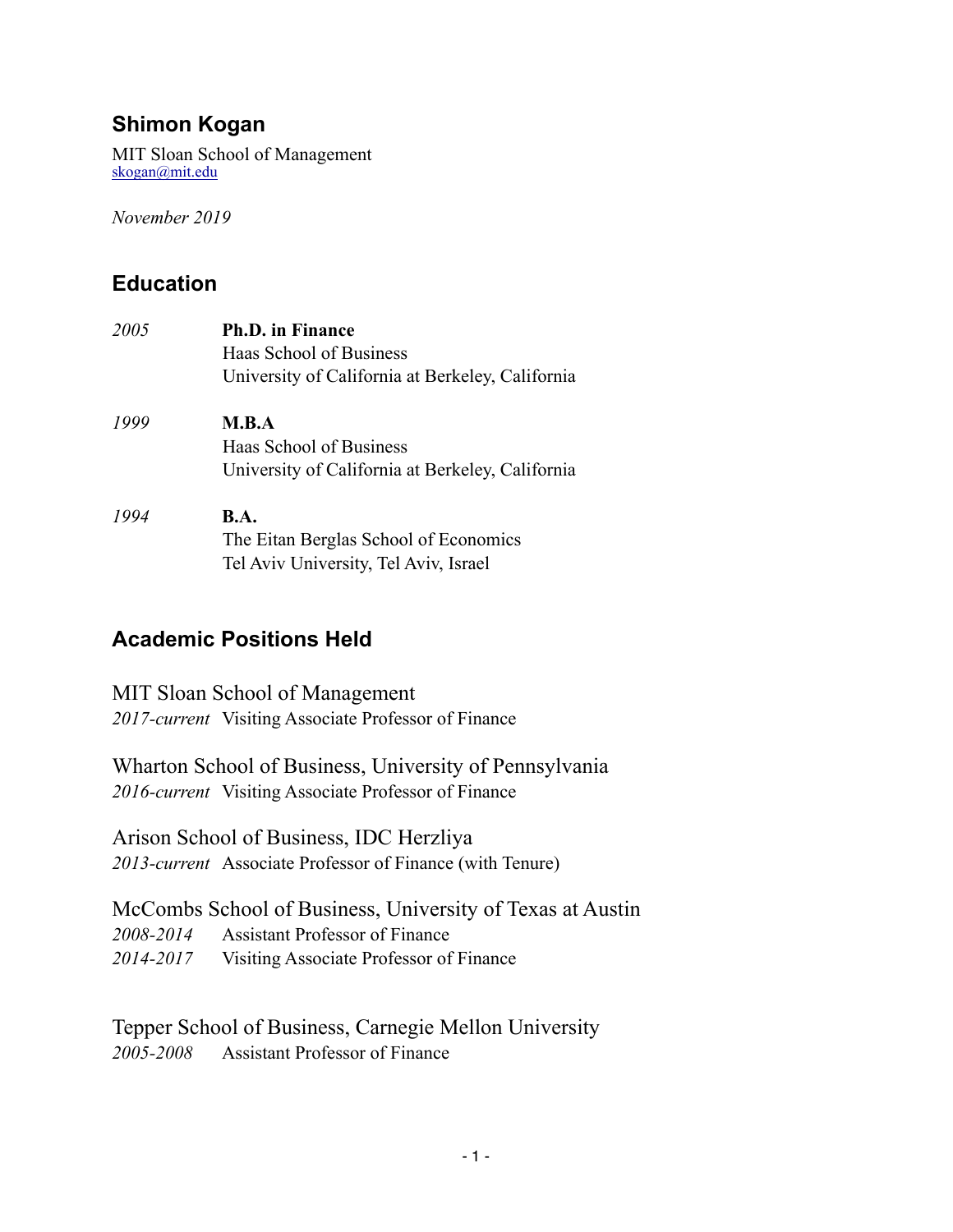### **Non-academic Employment**

- *2014* **Co-Founder**  *GoodBasket, Tel Aviv*
- *2000-2001* **Director**   *marchFIRST, San Francisco*
- *1999* **Associate**   *Mitchell Madisson Group, San Francisco*
- *1998* **Corporate Finance Associate**   *Levi Strauss and Company, San Francisco*
- *1995-1997* **Derivatives Desk Manager**   *Zeller Eblagon Financial Services, Tel Aviv*
- *1993-1995* **Investment Manager**   *Batucha Investment Management, Tel Aviv*

## **Teaching**

| FinTech: Business, Finance, and Technology        |
|---------------------------------------------------|
| Undergraduate and MBA, Wharton School of Business |
| MSF and MBA, University of Texas at Austin        |

*FinTech Seminar*  Undergraduate, IDC Hertzelia

*Behavioral Finance* 

 MBA, European School of Management and Technology MBA, IDC Herzliya Executive MBA, European School of Management and Technology MBA, Carnegie Mellon University

*Investment Theory and Practice* 

Undergraduate, University of California at Berkeley MBA, University of Texas at Austin Undergraduate, IDC Herzliya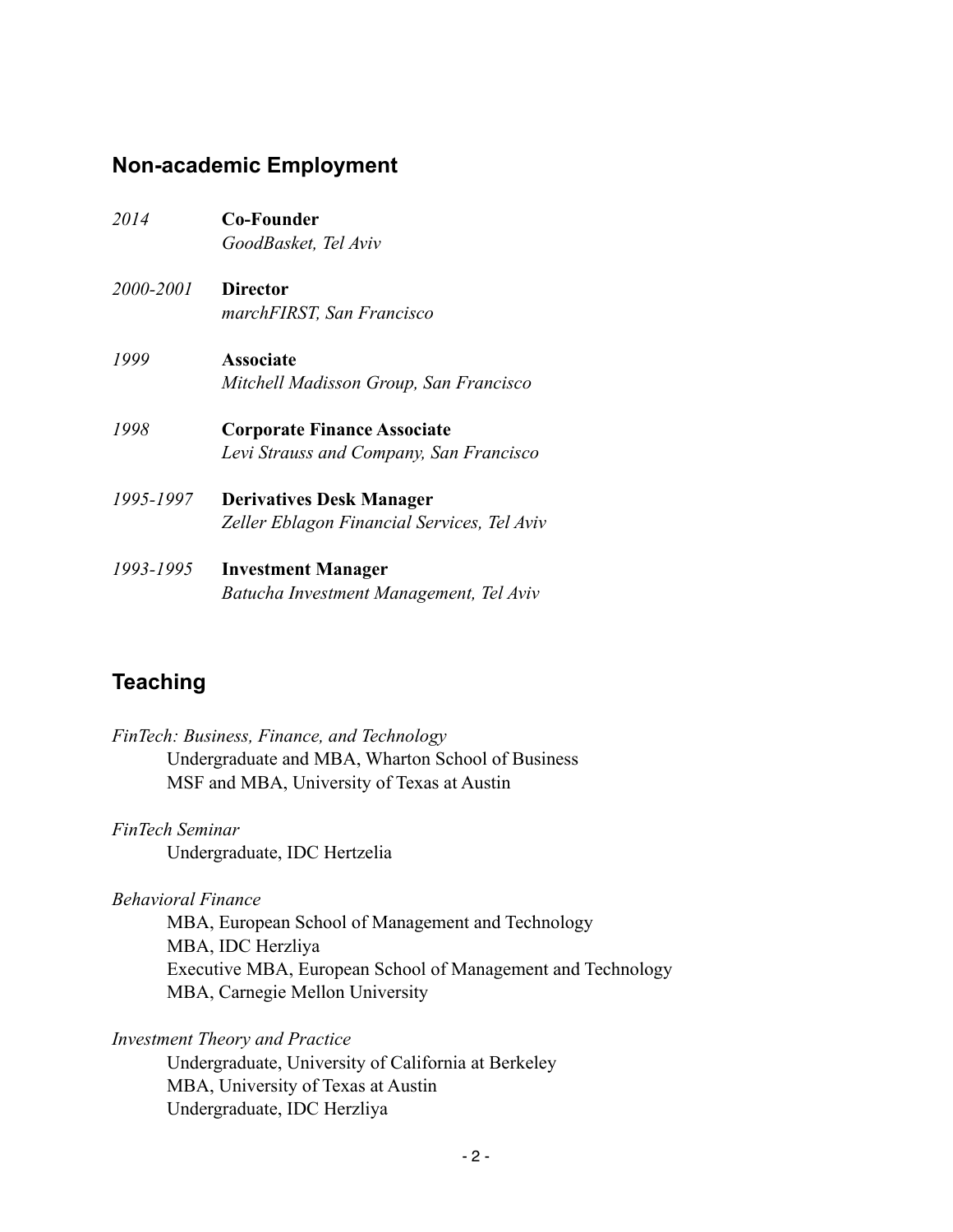MAFE, IDC Herzliya

*Portfolio Management*  MSF, University of Texas at Austin

*Derivatives and Options*  Undergraduate, Carnegie Mellon University

*Introduction to Finance*  MBA, Carnegie Mellon University

# **Published Papers**

« Distinguishing the Effect of Overconfidence from Rational Best-Response on Information Aggregation », *Review of Financial Studies, 2009, 22(5), pp. 1889-1914.*

« Predicting Risk from Financial Reports with Regression », with Dimitry Levin, Bryan Routledge, Jacob Sagi, and Noah Smith, *Proceedings of the North American Association for Computational Linguistics Human Language Technologies Conference, Boulder, CO, May/June 2009*.

« Securities Auctions under Moral Hazard: Theory and Experiments », with John Morgan, *Review of Finance, 2010, 14 (3), pp. 477-520.*

« Coordination in the Presence of Asset Markets », with Anthony Kwasnica and Roberto Weber, *American Economic Review, 2011, 101(2) , pp. 927-947.*

 « Investor Inattention and the Market Impact of Summary Statistics », with Thomas Gilbert, Lars Lochstoer, and Ataman Ozyildirim, *Management Science, Special Issue on Behavioral Economics and Finance, 2012, 58(2), pp. 336-350*.

« Trading Complex Assets », with Bruce Carlin and Richard Lowery, *Journal of Finance, 2013, 68(5), 1937-1960*.

« Business Microloans for U.S. Subprime Borrowers », with Cesare Fracassi, Mark J. Garmaise, and Gabriel Natividad, *Journal of Financial and Quantitative Analysis, 2016, 51 (1), pp. 55-83.*

« Is Investor Rationality Time Varying? Evidence from the Mutual Fund Industry », with Vincent Glode, Burton Hollifield, and Marcin Kacperczyk, *Behavioral Finance: Where do Investors Biases Come From?, Itzhak Venezia [ed.], World Scientific Publishing Co., 2016, pp. 67-113*.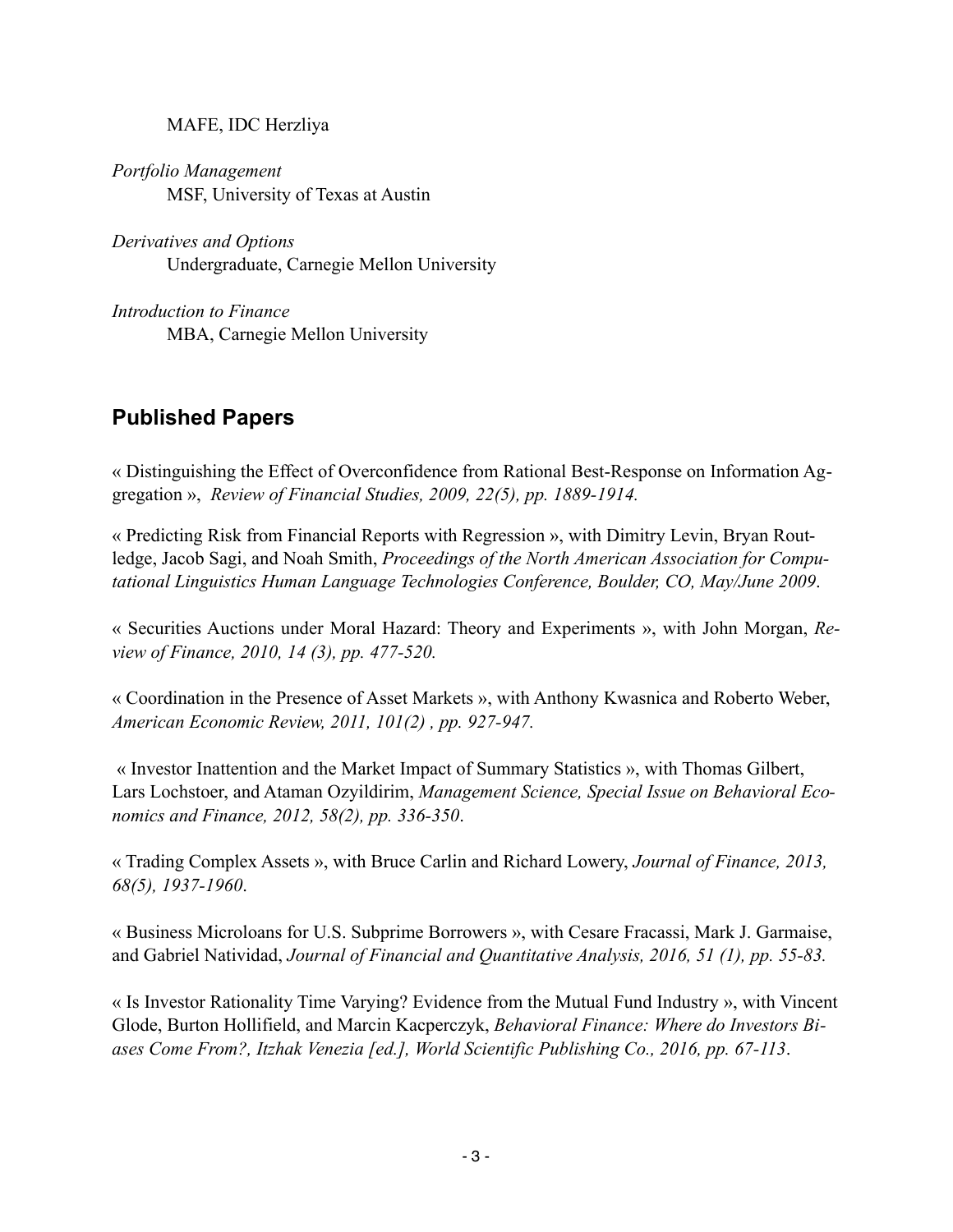« Information, Trading, and Volatility: Evidence from Firm-Specific News», with Jacob Boudoukh, Ronen Feldman, and Matthew Richardson, *AQR Research Excellence Award Finalist*. *The Review of Financial Studies*, Volume 32, Issue 3, 1 March 2019, Pages 992–1033, https:// doi.org/10.1093/rfs/hhy083

# **Working Papers**

« The Asymmetry in Responsible Investing Preferences », with Jacquelyn Humphrey, Jacob Sagi, and Laura Starks.

« Uncertainty Shocks and Personal Investment: Evidence From a Global Brokerage », with Rawley Heimer, and Nancy Xu.

« Fake News: Evidence from Financial Markets », with Toby Moskowitz and Marina Niessner.

« Aggregate Sentiment and Investment: An Experimental Study », with Donja Darai, Anthony Kwasnica, and Roberto Weber.

« Collective Self Deception », with Florian Schneider and Roberto Weber.

« Information Environment and the Geography of Firms and Investors », with Gennaro Bernile and Johan Sulaeman.

# **General Media**

« Investor Inattention and the Market Impact of Summary Statistics » *Smart Money -- WSJ*, February 02, 2012 ([http://blogs.smartmoney.com/advice/2012/02/02/facebooks-bizarre-friend-rally/\)](http://blogs.smartmoney.com/advice/2012/02/02/facebooks-bizarre-friend-rally/) The Financial Times, August 31, 2012 ([http://www.ft.com/intl/cms/s/d2e3c6ea-f1ea-11e1-8973-00144feabdc0,Authorised=false.html?](http://www.ft.com/intl/cms/s/d2e3c6ea-f1ea-11e1-8973-00144feabdc0,Authorised=false.html?_i_location=http%3A%2F%2Fwww.ft.com%2Fcms%2Fs%2F0%2Fd2e3c6ea-f1ea-11e1-8973-00144feabdc0.html&_i_referer=http%3A%2F%2Ffaculty.washington.edu%2Fgilbertt%2Fresearch.shtml#axzz26TcNbY8z) [\\_i\\_location=http://www.ft.com/cms/s/0/d2e3c6ea-f1ea-11e1-8973-00144feabdc0.html&\\_i\\_refer](http://www.ft.com/intl/cms/s/d2e3c6ea-f1ea-11e1-8973-00144feabdc0,Authorised=false.html?_i_location=http%3A%2F%2Fwww.ft.com%2Fcms%2Fs%2F0%2Fd2e3c6ea-f1ea-11e1-8973-00144feabdc0.html&_i_referer=http%3A%2F%2Ffaculty.washington.edu%2Fgilbertt%2Fresearch.shtml#axzz26TcNbY8z)[er=http://faculty.washington.edu/gilbertt/research.shtml#axzz26TcNbY8z](http://www.ft.com/intl/cms/s/d2e3c6ea-f1ea-11e1-8973-00144feabdc0,Authorised=false.html?_i_location=http%3A%2F%2Fwww.ft.com%2Fcms%2Fs%2F0%2Fd2e3c6ea-f1ea-11e1-8973-00144feabdc0.html&_i_referer=http%3A%2F%2Ffaculty.washington.edu%2Fgilbertt%2Fresearch.shtml#axzz26TcNbY8z))

« Coordination in the Presence of Asset Markets » *Forbes Magazine*, November 10, 2008 (http://www.forbes.com/intelligentinvesting/forbes/ 2008/1110/046.html)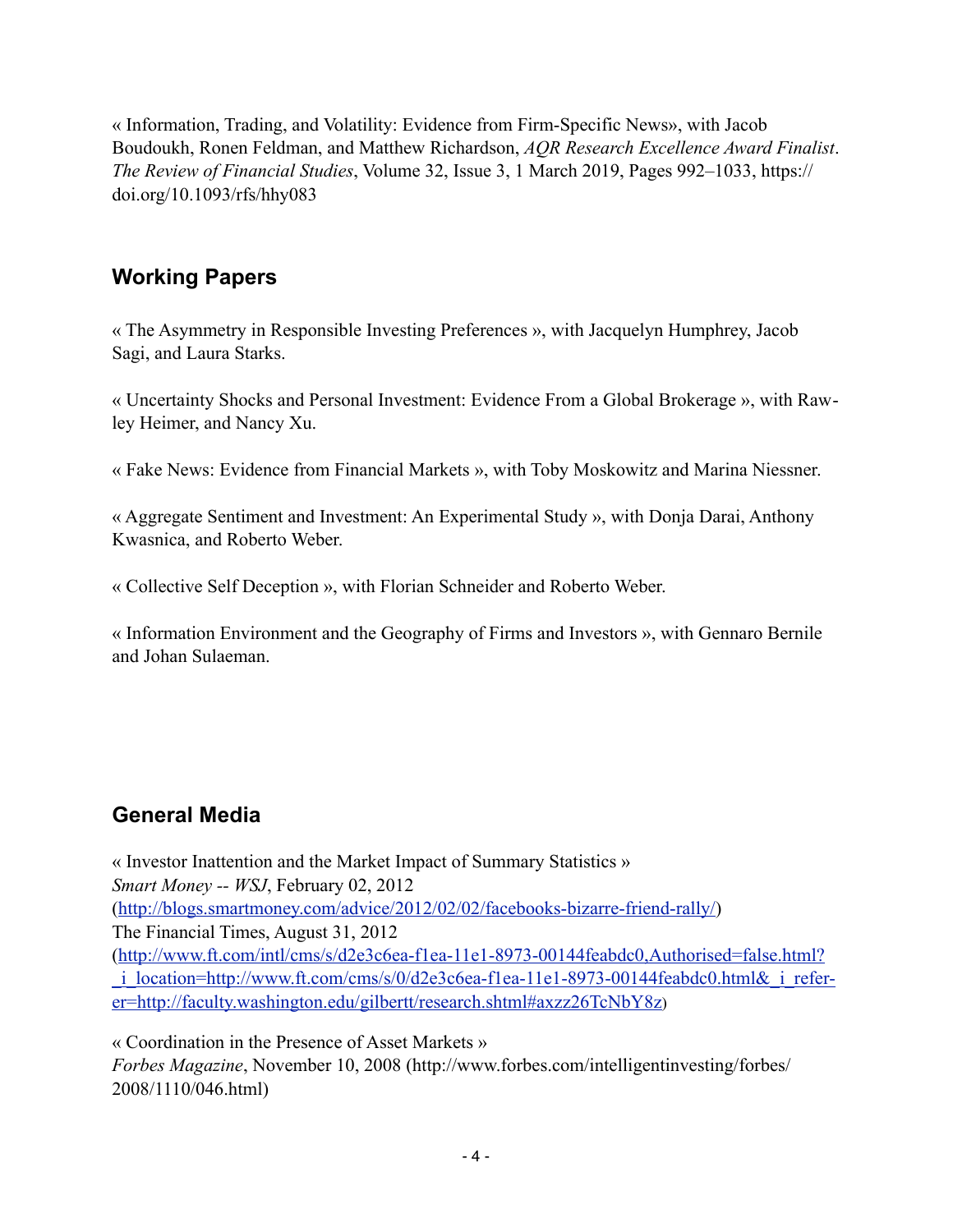*Pittsburgh Post Gazette*, October 26, 2008 (http://www.post-gazette.com/pg/08300/922712-28.stm)

FinTech Relate [http://www.thedp.com/article/2018/01/fintech-rising-popularity-at-penn-upenn-wharton-bitcoin](http://www.thedp.com/article/2018/01/fintech-rising-popularity-at-penn-upenn-wharton-bitcoin-course-philadelphia)[course-philadelphia](http://www.thedp.com/article/2018/01/fintech-rising-popularity-at-penn-upenn-wharton-bitcoin-course-philadelphia) <http://knowledge.wharton.upenn.edu/article/bitcoin-sound-investment> <https://cryptovest.com/news/wharton-mba-blockchain-course-set-for-spring-2018/> <http://observador.pt/2017/06/13/bitcoins-podem-ser-um-substituto-moderno-do-ouro/>

# **Grants**

« Interdisciplinary Grant for "Improving Financial Decision Making" » with Moran Ofir, Tali Regev, Shahar Ayal and Orit Tykocinski, 2015-2016 (\$10,000)

« Israeli Science Foundation (ISF) Grant » with Jacob Boudoukh and Ronen Feldman, 2013-2015 (\$100,000)

« McCombs Research Excellence Grant » with Tony Kwasnica and Roberto Weber, 2010-2011 (\$14,904)

« The Q Group: Text Based Portfolio Choice »

with Bryan Routledge, Jacob Sagi and Noah Smith, 2008-9 (\$10,000)

« The Difference between Data and Information » Center for Analytical Research and Technology with Bryan Routledge and Jacob Sagi, 2007-8 (\$90,000)

« Active Portfolio Management and Behavioral Finance » Teaching Innovation Award with Bryan Routledge, 2006-7 (\$20,000)

« How Can Internal Markets Help Firms Make Better Decisions? » Center for Analytical Research and Technology with Don Moore and Roberto Weber, 2006-7 (\$100,000)

« Distinguishing overconfidence from rational best-response in markets » The Experimental Social Science Laboratory (XLab) 2004-2005 (\$5,000)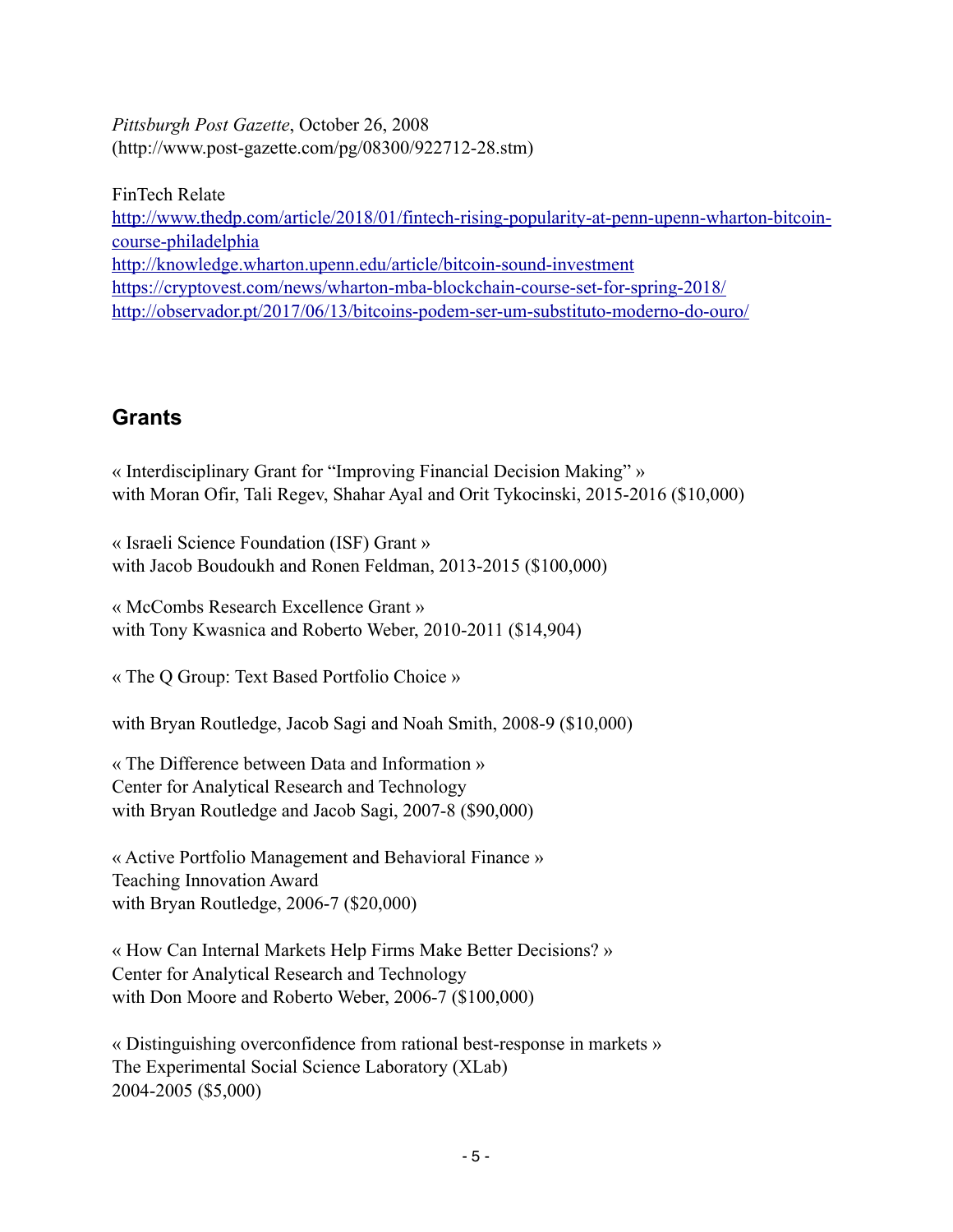« Studying overconfidence in financial markets » The Center for Responsible Business, Haas School of Business 2003 (\$20,000)

« Testing principle-agent models in asset markets » Institute of Business and Economic Research (IBER) 2002 (\$2,000)

### **Conference Talks and Discussions**

*2019* Kentucky Finance Conference

*2018* AFA Kentucky Finance Conference SYSU Finance Conference Texas Finance Festival The 9th Summer Finance Conference at IDC Herzliya CICF 2018 INSEAD Finance Symposium NBER Behavioral

*2017* AEA RFS FinTech Workshop

*2016* FIRS

- *2015* American Finance Association (AFA) Meetings First Israel Behavioral Finance Conference Western Finance Association Meetings Asian Bureau of Finance and Economic Research (ABFER) Northern Finance Association Meetings Household and Economics Decision-Making Conference Workshop for Promotion of Experimental Validation of the Theory of Asset Pricing Sixth Miami Behavioral Finance Conference
- *2014* FIRS 9th Annual Conference Jerusalem Finance Conference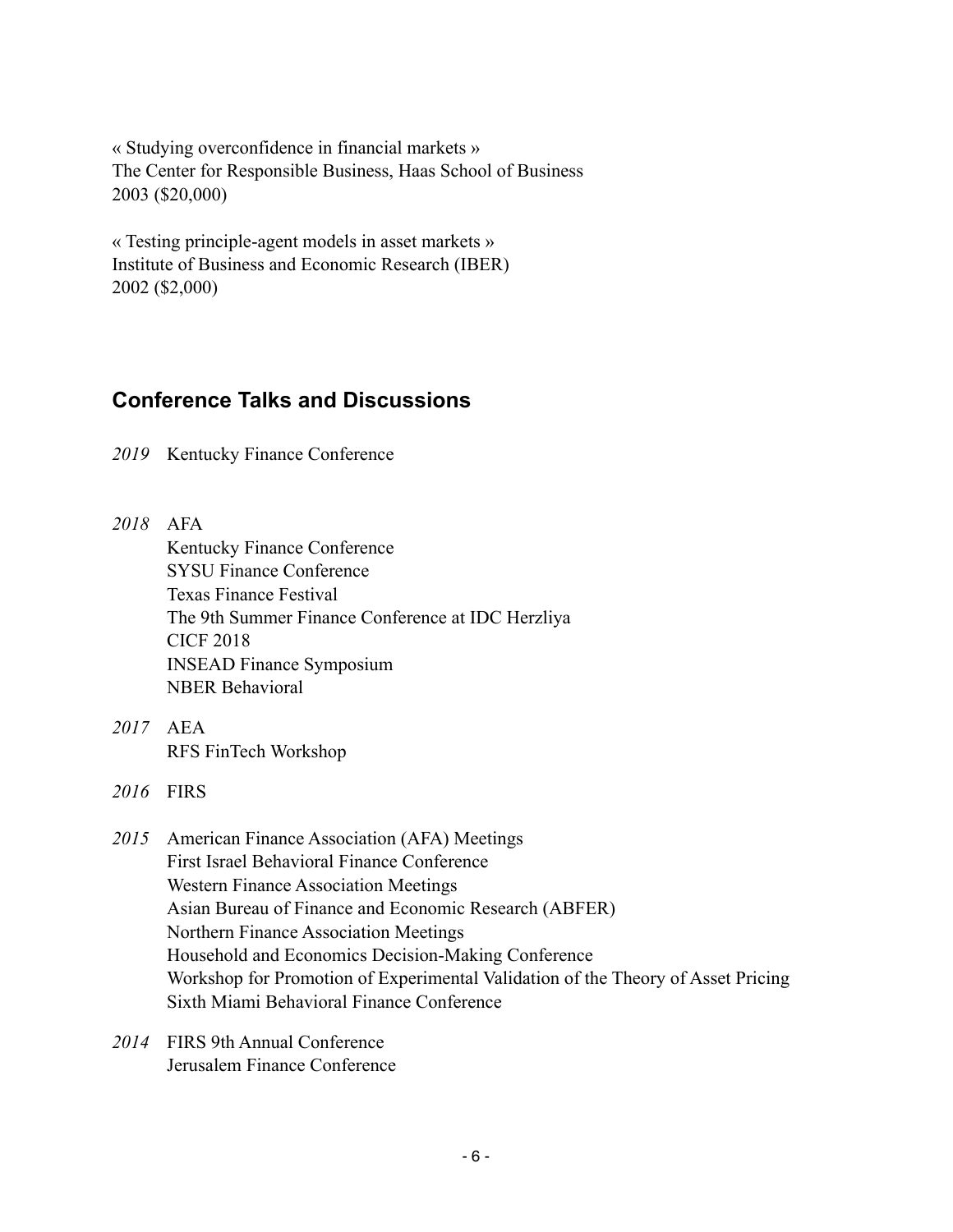- *2013* Western Finance Association (WFA) Meetings European Finance Association (EFA) Meetings UK Inquire 9th Annual Asset Pricing Retreat Napa Conference
- *2012* American Finance Association (AFA) Meetings Western Finance Association (WFA) Meetings The Rothschild Caesarea Center 9th Annual Conference
- *2011* Western Finance Association (WFA) Meetings Society for Financial Studies Finance Cavalcade European Finance Association (EFA) Meetings
- *2010* American Finance Association (AFA) Meetings Western Finance Association (WFA) Meetings Texas Finance Festival University of British Columbia Winter Finance Conference Lone Star Conference Miami Behavioral Finance Conference
- *2009* Utah Winter Finance Conference NBER meeting in Behavioral Finance European Finance Association (EFA) Meetings
- *2008* Financial Management Association NBER meeting in Behavioral Finance
- *2007* Western Finance Association (WFA) meetings Caesarea Center 4th annual convention
- *2006* European Finance Association Meetings
- *2005* Tel-Aviv University Western Finance Association (WFA) meetings NBER Market Microstructure Session
- *2004* Student Conference, London Business School

### **Presentations**

*2019* UNC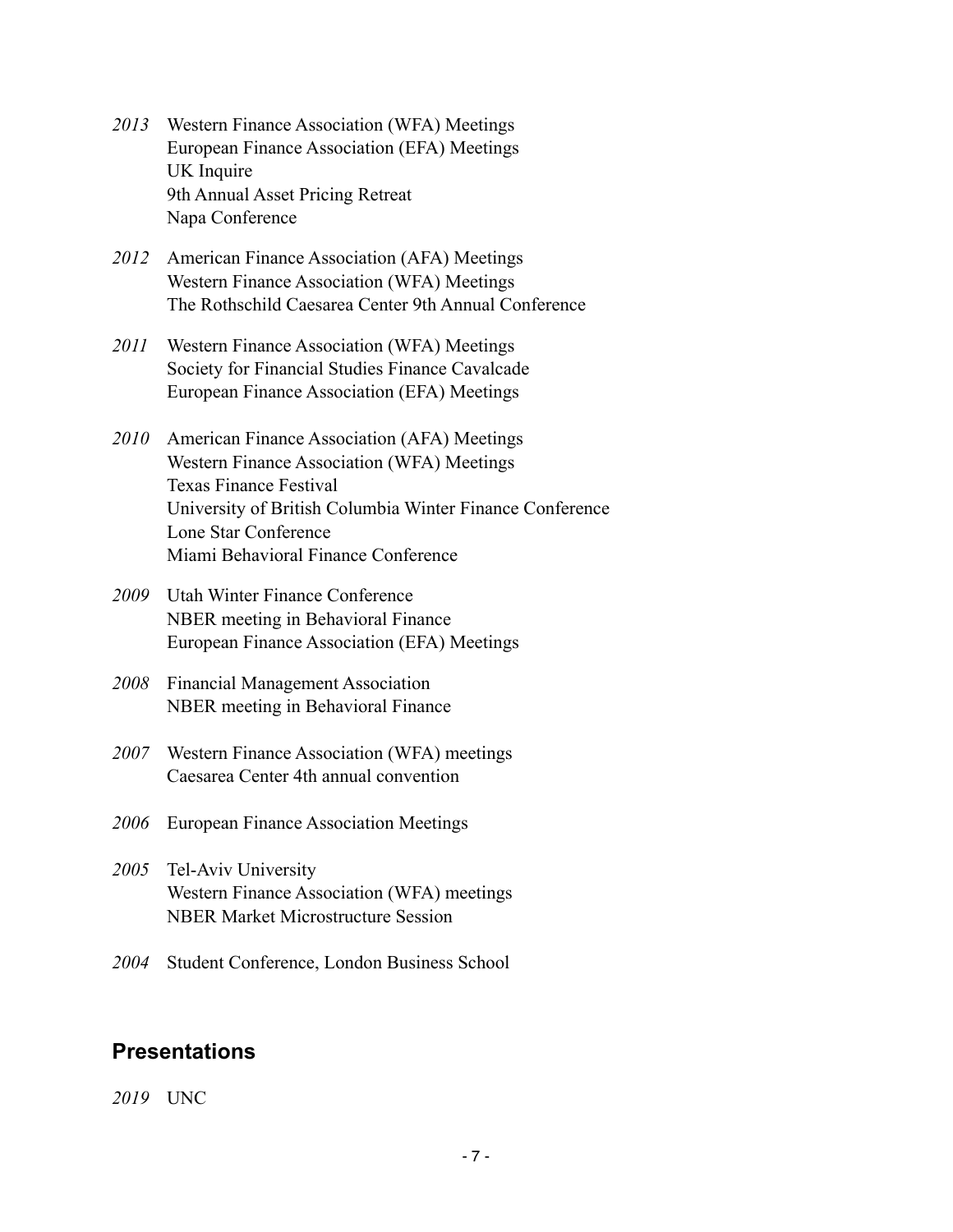Boston College Villanova University

- *2018* University of Miami MIT Sloan Yale FEB Catolica Lisbon Rochester University Boston University
- *2017* HEC Paris Tel Aviv University Banco Invest Conference
- *2016* York University
- *2015* Case Western Reserve University
- *2014* Wharton School of Business
- *2013* NYU
- *2011* University of Miami Michigan State University Interdisciplinary Center Herzliya (IDC) Tel Aviv University Hebrew University University of South Wales University of Sydney University of Melbourne Australian National University University of Queensland
- *2010* PennState, Smeal College of Business
- *2008* Rotman School of Management, University of Toronto Sloan School of Management, MIT Mays Business School, Texas A&M
- *2007* The Leo Recanati Graduate School of Business, Tel Aviv University Arison School of Business, Interdisciplinary Center Herzliya (IDC) Boston College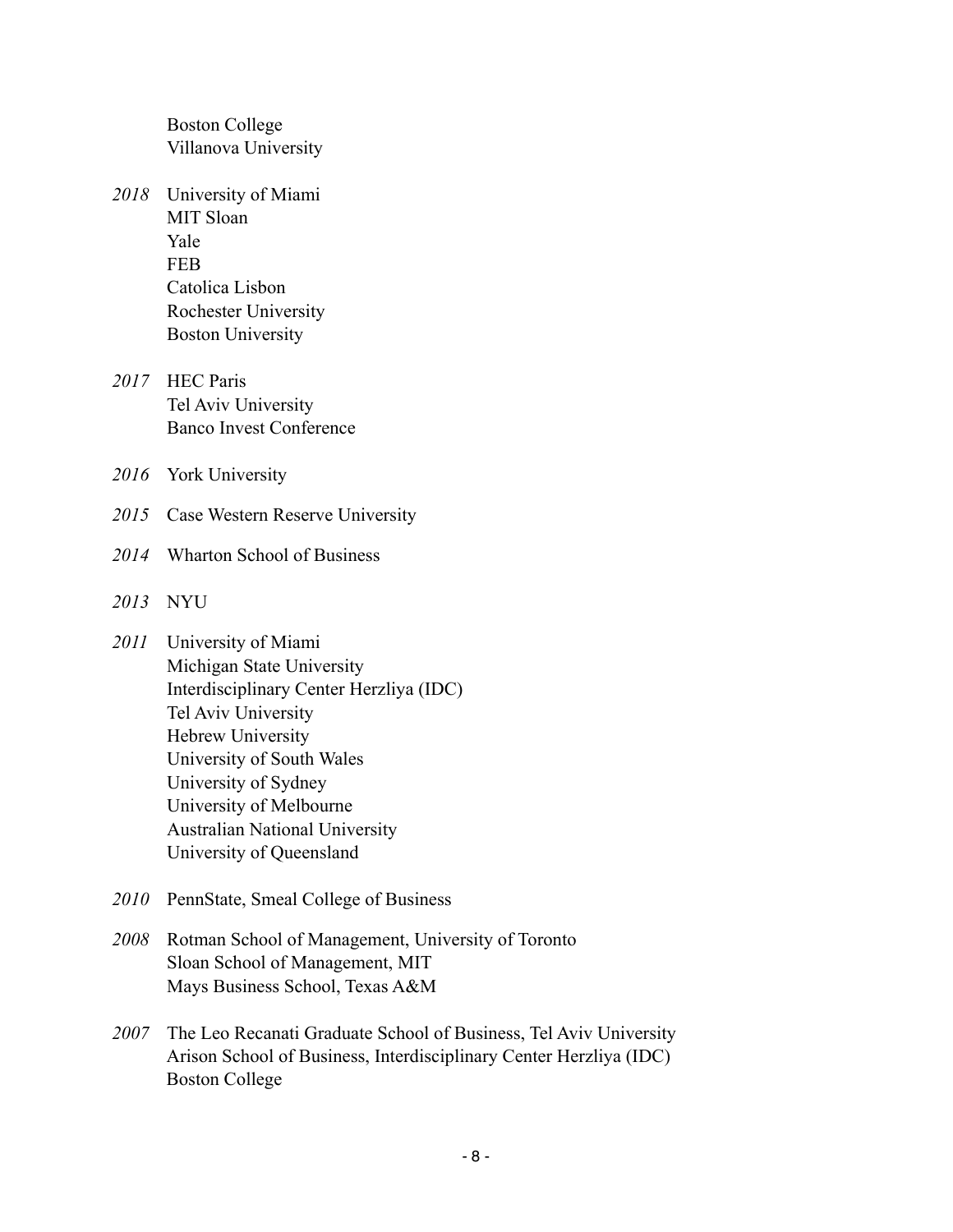| 2006 Center for Behavioral Decision Research, Carnegie Mellon University |
|--------------------------------------------------------------------------|
| Economic Department, Pittsburgh University                               |
| Tepper Finance Seminar, Carnegie Mellon University                       |
| PennState, Smeal College of Business                                     |
| 2005 David Eccles School of Business, The University of Utah             |
| Federal Reserve Bank of Boston                                           |

 Harvard Business School McCombs School of Business, The University of Texas at Austin Sauder School of Business, University of British Columbia Sloan School of Management, MIT Tepper School of Business, Carnegie Mellon University Yale School of Management

*2004* Economic Department, University of California at Berkeley

### **Referee**

*American Economic Review; Journal of Finance; Review of Financial Studies; Review of Finance; Journal of Financial Economics; Management Science; National Science Foundation; Journal of Financial Markets; Journal of Banking and Finance; Journal of Business Finance and Accounting; Journal of the European Economic Association; Journal of Marketing Research; Journal of Portfolio Management; Journal of Economic Analysis and Policy; Journal of Economic Behavior and Organization; Experimental Economics; Organizational Behavior and Human Decision Processes; Economic Inquiry; Accounting and Business Research; Journal of the European Economic Association; Israeli Science Foundation.* 

#### **Conference Committee Member**

*Western Finance Association Utah Winter Finance Conference European Finance Association Texas Finance Festival Financial Management Association Midwest Finance Association China International Conference in Finance The Financial Intermediation Research Society (FIRS) Conference Georgia State University FinTech Conference* 

#### **Conference Organizer**

*Annual Conference in Financial Economics Research*